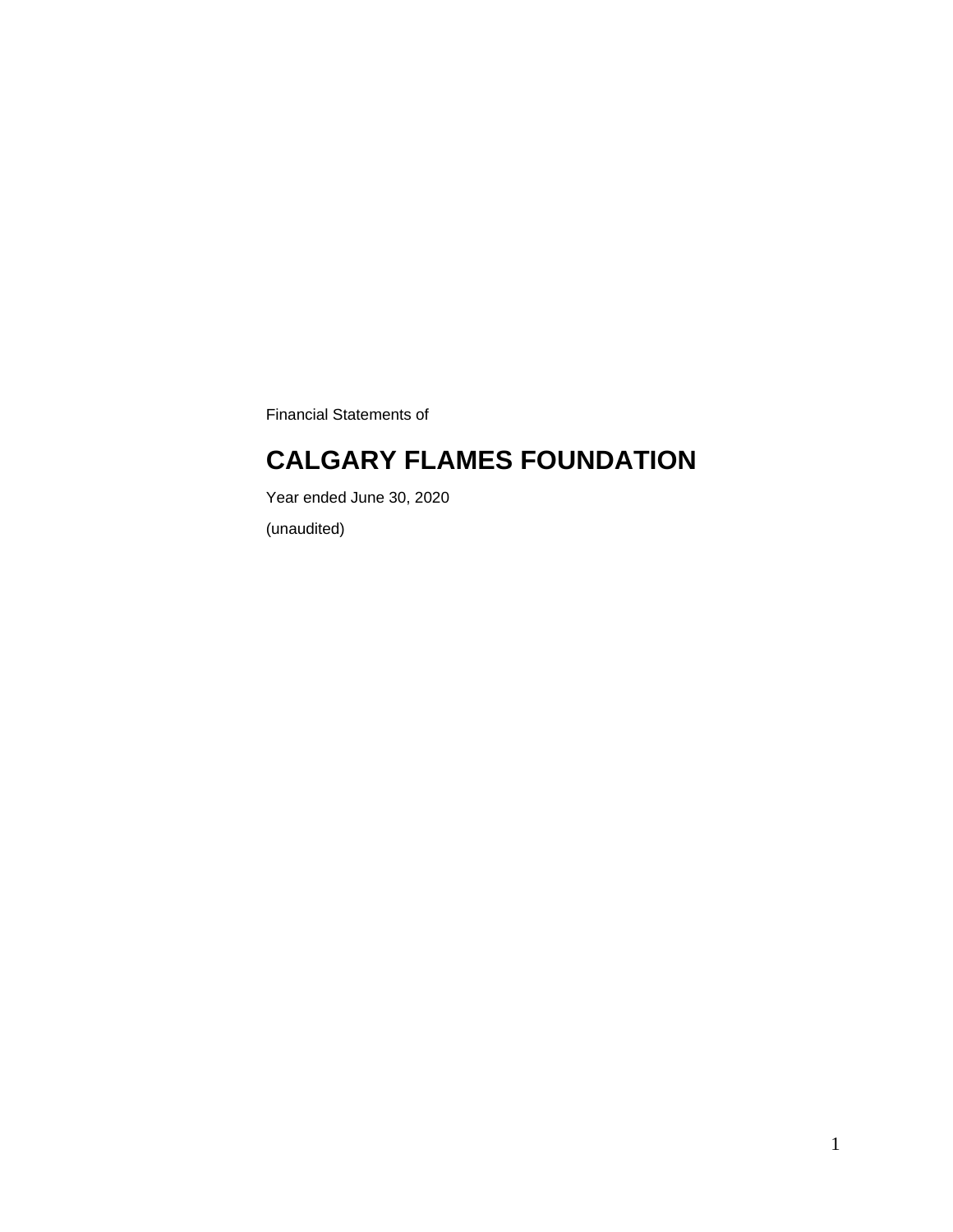

KPMG LLP 205 5th Avenue SW Suite 3100 Calgary AB T2P 4B9 Telephone (403) 691-8000 Fax (403) 691-8008 www.kpmg.ca

### **INDEPENDENT PRACTITIONERS' REVIEW ENGAGEMENT REPORT**

To the Directors of the Calgary Flames Foundation

We have reviewed the accompanying financial statements of the Calgary Flames Foundation, which comprise the statement of financial position as at June 30, 2020, the statement of operations, statement of changes in net assets and statement of cash flows for the year then ended, and notes, comprising a summary of significant accounting policies and other explanatory information.

### *Management's Responsibility for the Financial Statements*

Management is responsible for the preparation and fair presentation of these financial statements in accordance with Canadian accounting standards for not-for-profit organizations, and for such internal control as management determines is necessary to enable the preparation of financial statements that are free from material misstatement, whether due to fraud or error.

#### *Practitioners' Responsibility*

Our responsibility is to express a conclusion on the accompanying financial statements based on our review. We conducted our review in accordance with Canadian generally accepted standards for review engagements, which require us to comply with relevant ethical requirements.

A review of financial statements in accordance with Canadian generally accepted standards for review engagements is a limited assurance engagement. The practitioner performs procedures, primarily consisting of making inquiries of management and others within the entity, as appropriate, and applying analytical procedures, and evaluates the evidence obtained.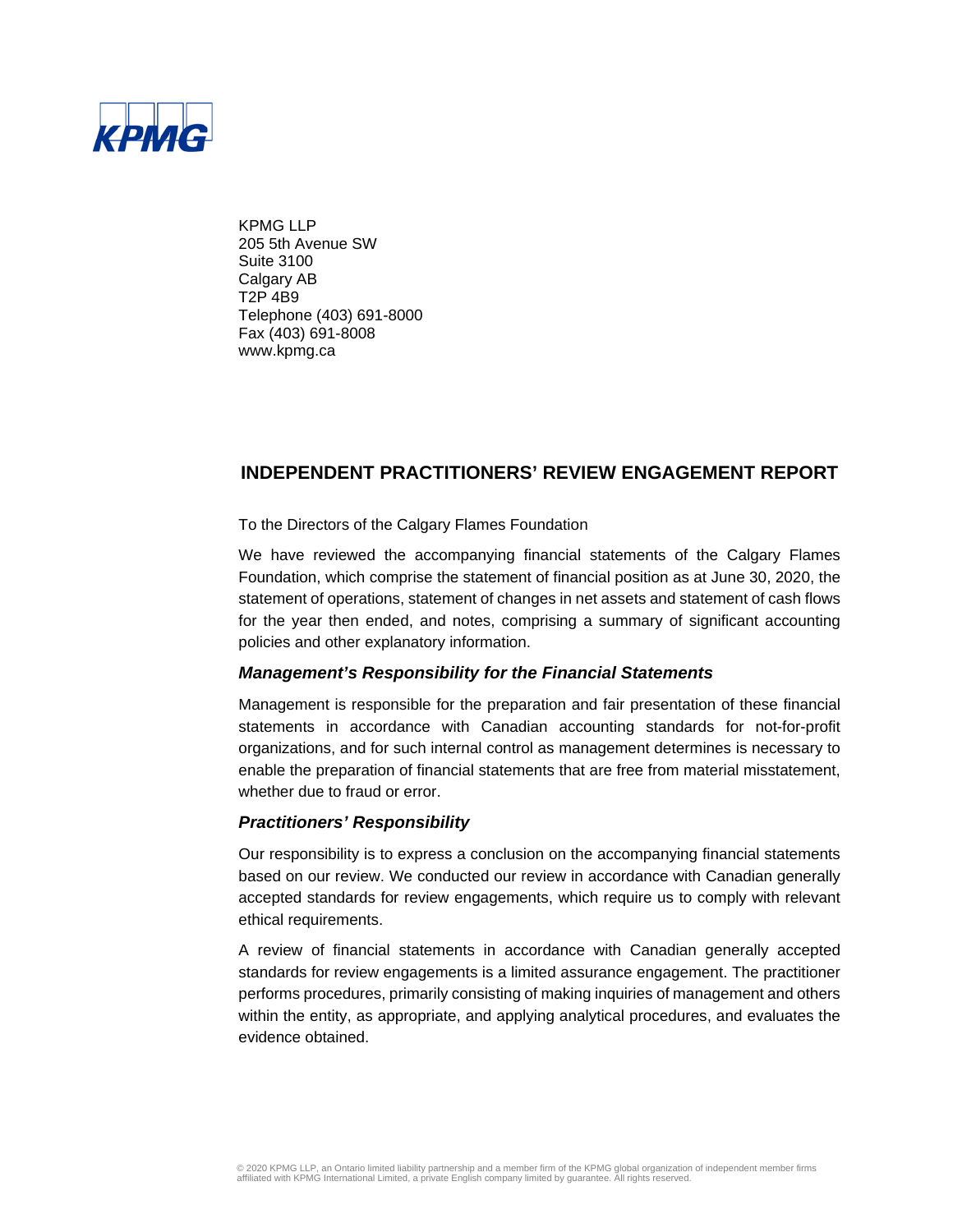

The procedures performed in a review are substantially less in extent than, and vary in nature from, those performed in audit conducted in accordance with Canadian generally accepted auditing standards. Accordingly, we do not express an audit opinion on these financial statements.

### *Conclusion*

Based on our review, nothing has come to our attention that causes us to believe that the financial statements do not present fairly, in all material respects, the financial position of Calgary Flames Foundation as at June 30, 2020, and its results of operations and its cash flows for the year then ended in accordance with Canadian accounting standards for not-for-profit organizations.

KPMG LLP

Chartered Professional Accountants

Calgary, Canada October 29, 2020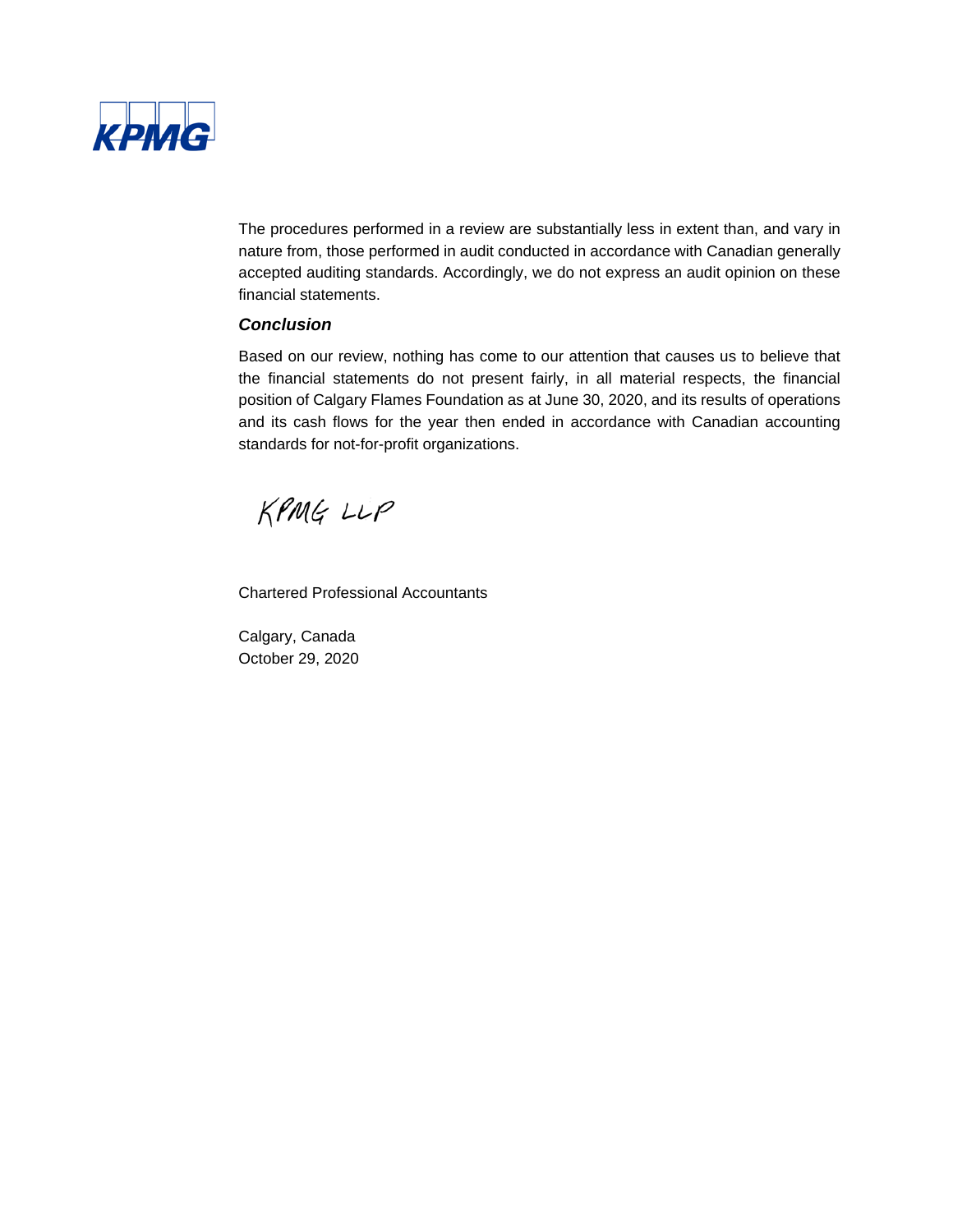Statement of Financial Position

Year ended June 30, 2020, with comparative information for 2019 (unaudited)

| 2020          | 2019                            |
|---------------|---------------------------------|
|               |                                 |
|               |                                 |
| \$5,289,769   | \$6,099,531                     |
| 1,028,000     | 865,500                         |
|               | 2,000                           |
|               | 265,794                         |
|               | 5,931                           |
| 6,530,275     | 7,238,756                       |
| 1,864,000     | 1,874,500                       |
| 30,306        | 40,429                          |
| \$8,424,581   | \$9,153,685                     |
|               |                                 |
|               |                                 |
| \$<br>354,024 | \$<br>94,679                    |
|               |                                 |
| 2,892,000     | 2,740,000                       |
| 5,178,557     | 6,319,006                       |
| 8,070,557     | 9,059,006                       |
|               |                                 |
|               |                                 |
|               | \$9,153,685                     |
|               | 205,852<br>6,654<br>\$8,424,581 |

See accompanying notes to financial statements.

Approved by the Board:

\_\_\_\_\_\_\_\_\_\_\_\_\_\_\_\_\_\_\_ Director

 $\sum$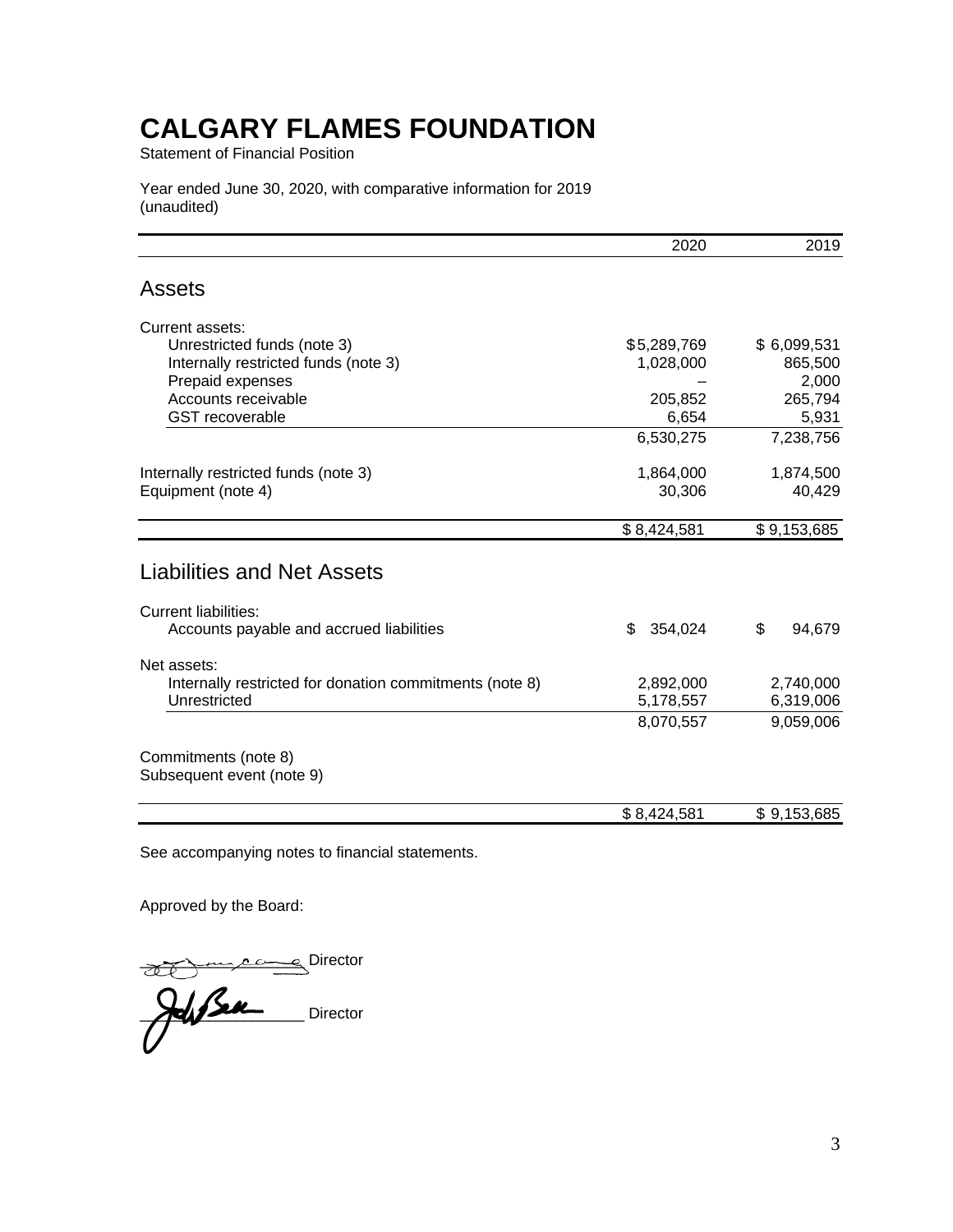Statement of Operations

Year ended June 30, 2020, with comparative information for 2019 (unaudited)

|                                                      | 2020          | 2019        |
|------------------------------------------------------|---------------|-------------|
| Revenue:                                             |               |             |
| 50/50 raffle                                         | \$1,942,192   | \$2,901,611 |
| Fundraising events                                   | 827,790       | 844,681     |
| Donations                                            | 344,909       | 195,870     |
| Other revenue                                        | 270,255       | 283,626     |
| Interest                                             | 203,191       | 164,936     |
| Sponsorship                                          | 83,200        | 83,000      |
|                                                      | 3,671,537     | 4,473,724   |
| General and administrative expenses:                 |               |             |
| Personnel                                            | 166,012       | 159,570     |
| Advertising                                          | 23,226        | 26,906      |
| Community and promotion                              | 57,546        | 61,245      |
| Professional fees                                    | 23,819        | 33,297      |
| Office and general                                   | 4,052         | 24,215      |
| Other                                                | 3,948         | 8,595       |
| Bank charges                                         | 3,753         | 4,183       |
|                                                      | 282,356       | 318,011     |
| Excess of revenue over expenses before disbursements |               |             |
| and amortization                                     | 3,389,181     | 4,155,713   |
| Charitable disbursements and programs                | 4,367,507     | 3,815,600   |
| (Deficit) surplus before amortization                | (978, 326)    | 340,113     |
| Amortization                                         | 10,123        | 9,554       |
| (Deficit) surplus for the year                       | \$ (988, 449) | \$330,559   |

See accompanying notes to financial statements.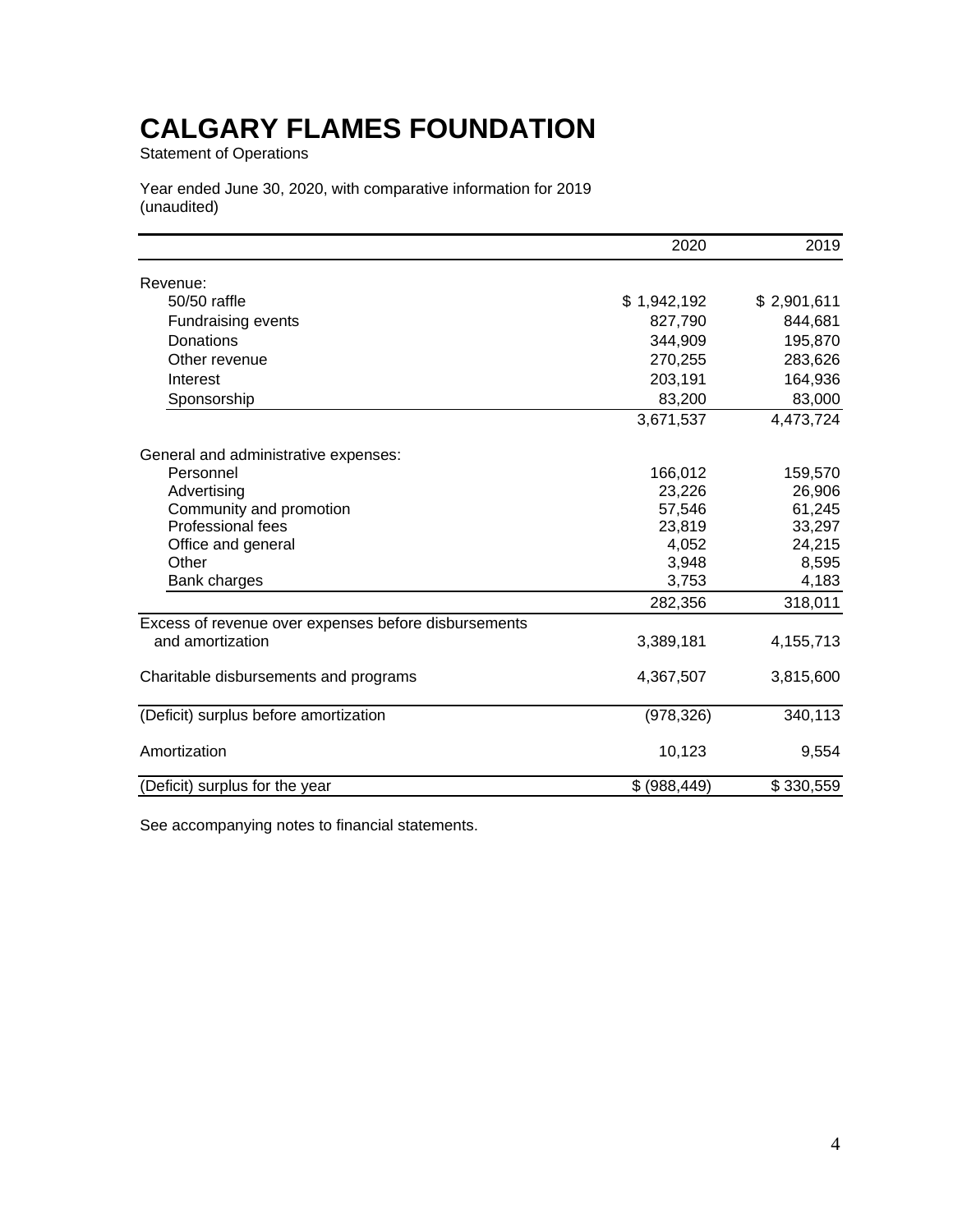Statement of Changes in Net Assets

Year ended June 30, 2020, with comparative information for 2019 (unaudited)

|                                   | Internally  |              | 2020        | 2019        |
|-----------------------------------|-------------|--------------|-------------|-------------|
|                                   | restricted  | Unrestricted | Total       | Total       |
| Net assets, beginning of year     | \$2,740,000 | \$6,319,006  | \$9,059,006 | \$8,728,447 |
| (Deficit) surplus for the year    | (865, 500)  | (122, 949)   | (988, 449)  | 330,559     |
| Transfer to internally restricted | 1,017,500   | (1,017,500)  |             |             |
| Net assets, end of year           | \$2,892,000 | \$5,178,557  | \$8,070,557 | \$9,059,006 |

See accompanying notes to financial statements.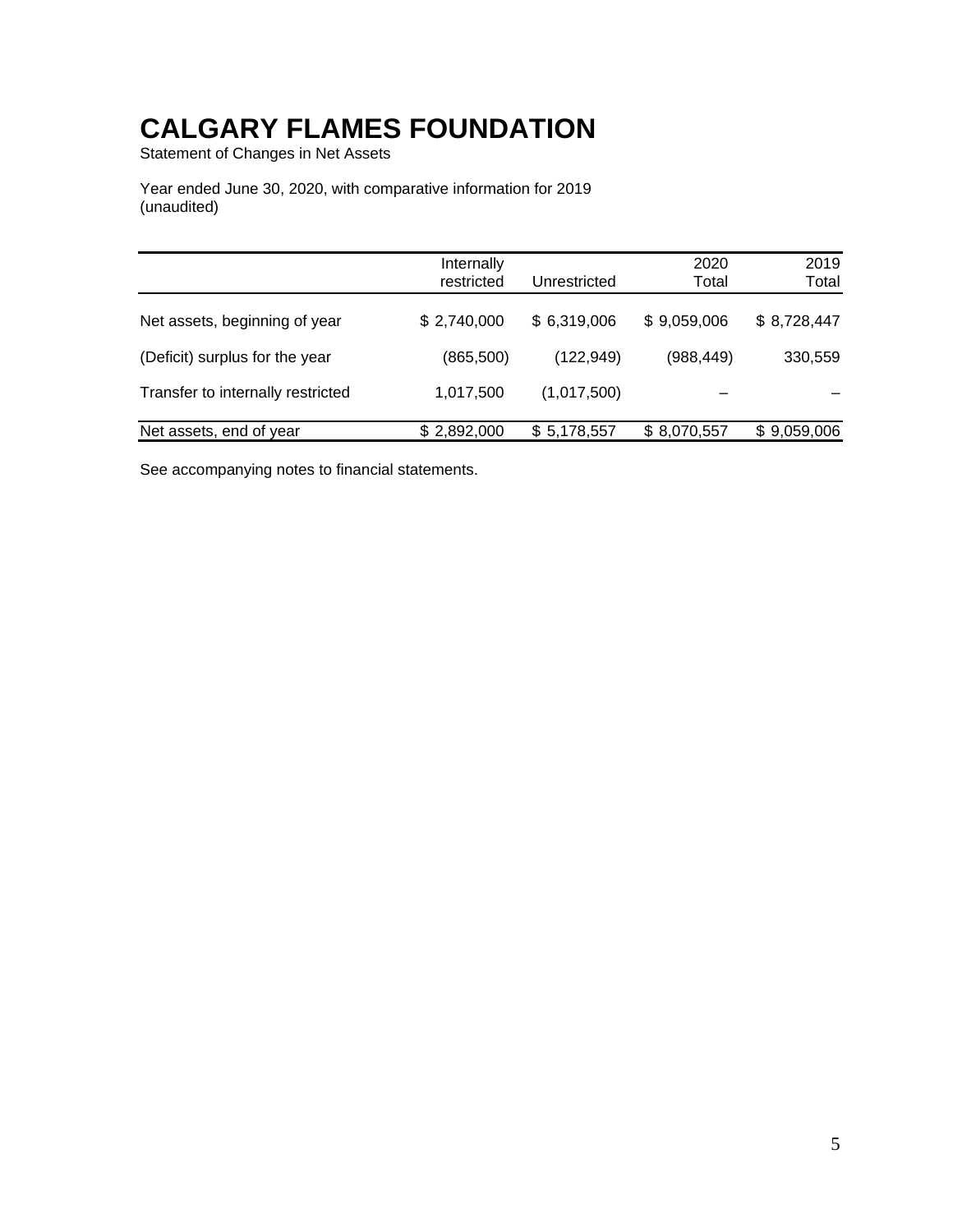Statement of Cash Flows

Year ended June 30, 2020, with comparative information for 2019 (unaudited)

|                                                                | 2020             | 2019          |
|----------------------------------------------------------------|------------------|---------------|
| Unrestricted funds, provided by (used in):                     |                  |               |
| Operating:                                                     |                  |               |
| (Deficit) surplus for the year<br>Add item not involving cash: | \$<br>(988, 449) | \$<br>330,559 |
| Amortization                                                   | 10,123           | 9,554         |
|                                                                | (978, 326)       | 340,113       |
| Change in non-cash operating working capital:                  |                  |               |
| Decrease in deferred revenue                                   |                  | (37,500)      |
| Change in other non-cash operating working capital (note 5)    | 320,564          | (411,034)     |
|                                                                | (657, 762)       | (108, 421)    |
| Investing:                                                     |                  |               |
| Net transfer (out to) in from - internally restricted funds    | (152,000)        | 34,000        |
| Decrease in unrestricted funds                                 | (809, 762)       | (74, 421)     |
| Unrestricted funds, beginning of year                          | 6,099,531        | 6,173,952     |
| Unrestricted funds, end of year (note 3)                       | \$5,289,769      | \$6,099,531   |

See accompanying notes to financial statements.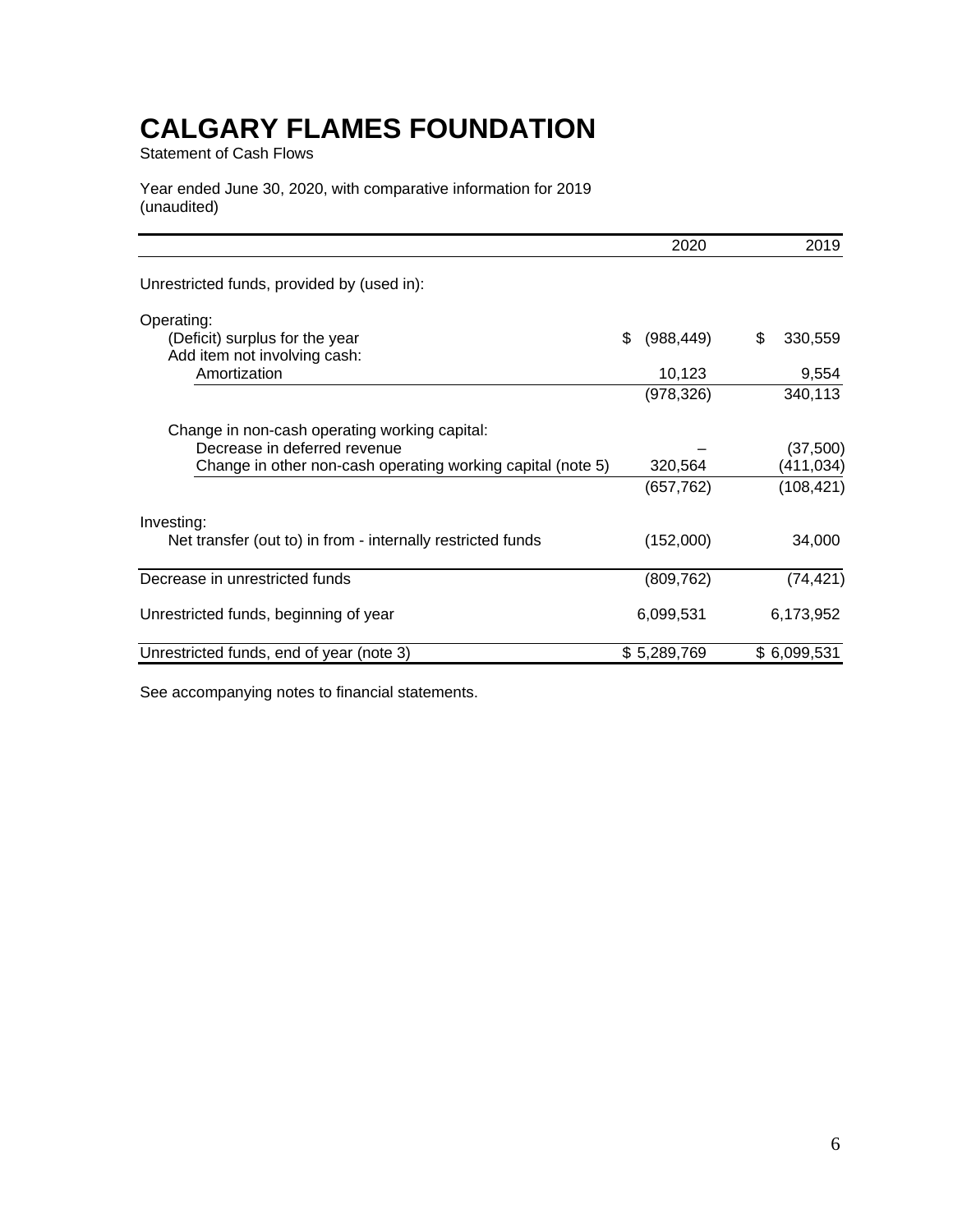Notes to Financial Statements

Year ended June 30, 2020, with comparative information for 2019 (unaudited)

#### **1. Nature of operations:**

The Calgary Flames Foundation (the "Foundation") is a registered non-profit organization. The Foundation is incorporated under the Companies Act of Alberta as a not-for-profit organization. The Foundation is committed to supporting education, health and medical research, and amateur and grassroots sports in Calgary and raises funds throughout the year for these key areas. Fundraising initiatives include contests and special events such as celebrity poker and golf tournaments. The Foundation carries out 50/50 raffles at each Calgary Flames, Calgary Roughnecks, and Calgary Stampeders home game which are regulated by the Alberta Gaming Liquor and Cannabis Commission ("AGLC").

As a registered non-profit organization under Section 149(1)(f) of the Income Tax Act, the Foundation is exempt from income taxes; therefore, no provision for income taxes is recorded in the financial statements.

On March 11, 2020, the World Health Organization declared the Coronavirus COVID-19 ("COVID-19") outbreak a pandemic. This has resulted in governments worldwide, including the Canadian and Alberta governments, enacting emergency measures to combat the spread of the virus. These measures, which include the implementation of travel bans, self-imposed quarantine periods, closures of non-essential businesses, and physical distancing, have caused material disruption to businesses in Alberta resulting in an economic slowdown. Governments and central banks have reacted with significant monetary and fiscal interventions designed to stabilize economic conditions.

The Foundation has experienced temporary declines in fundraising revenues in relation to the COVID-19 pandemic.

As at the reporting date, the Foundation has determined that COVID-19 has had no impact on its contracts or lease agreements, the assessment of provisions and contingent liabilities, or the timing of revenue recognition. Management has assessed the financial impacts of the COVID-19 pandemic and did not identify any impacts on its financial statements as at June 30, 2020.

### **2. Significant accounting policies:**

(a) Unrestricted and internally restricted funds:

Internally restricted funds includes cash amounts held in current accounts maintained by the Foundation as well as interest-bearing deposits that have been committed for donation by the Foundation as set out in Note 8. Unrestricted funds are cash amount held in current accounts and interest bearing deposits that are uncommitted. Certain cash, segregated in separate accounts, is required to be used for AGLC approved disbursements only.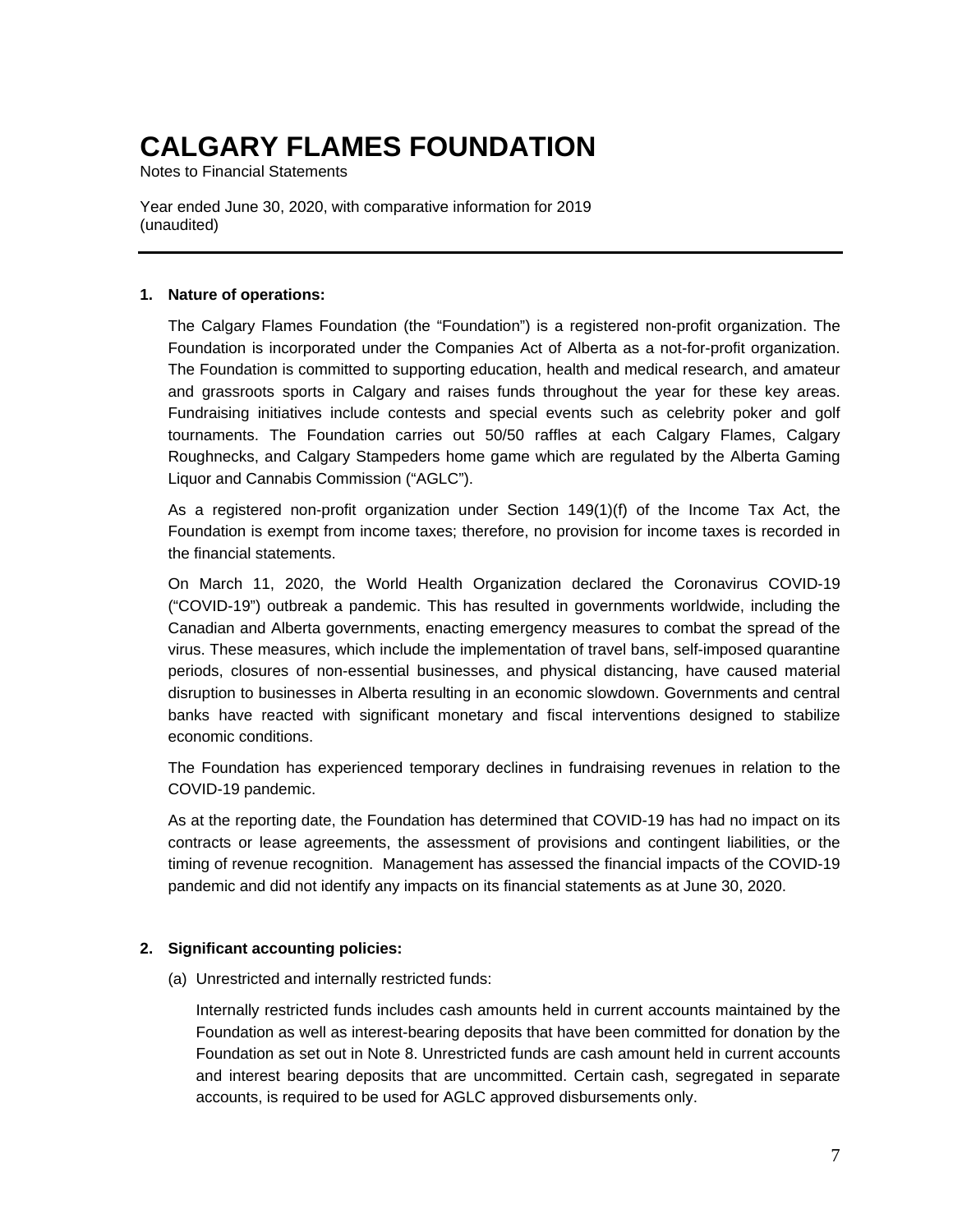Notes to Financial Statements

Year ended June 30, 2020, with comparative information for 2019 (unaudited)

#### **2. Significant accounting policies (continued):**

(b) Equipment:

Equipment is recorded at cost less accumulated amortization and is amortized over its useful life as follows:

| Asset                          | Method            | Rate    |
|--------------------------------|-------------------|---------|
| <b>Furniture and fixtures</b>  | Straight-line     | 3 years |
| Computer hardware and software | Declining balance | 20%     |

(c) Revenue recognition:

Unrestricted contributions are recognized as revenue in the year received or receivable if the amount to be received can be reasonably estimated and collection is reasonably assured. Deposits for events that have not occurred are deferred and recognized at the time of the event.

Revenues and related expenses generated from certain programs are reported as net amounts within the financial statements.

(d) Contributed materials and services:

Volunteers contribute their labour each year to assist the Foundation in delivering its services. Due to the difficulty in determining fair value, contributed services are not recognized in the financial statements.

(e) Financial instruments:

Financial instruments are recorded at fair value on initial recognition. Equity instruments that are quoted in an active market are subsequently measured at fair value. All other financial instruments are subsequently recorded at cost, unless management has elected to carry the instruments at fair value. The Foundation has not elected to carry any such financial instruments at fair value.

Transaction costs incurred on the acquisition of financial instruments measured subsequently at fair value are expensed as incurred. All other financial instruments are adjusted by transaction costs incurred on acquisition and financing costs, which are amortized using the straight-line method.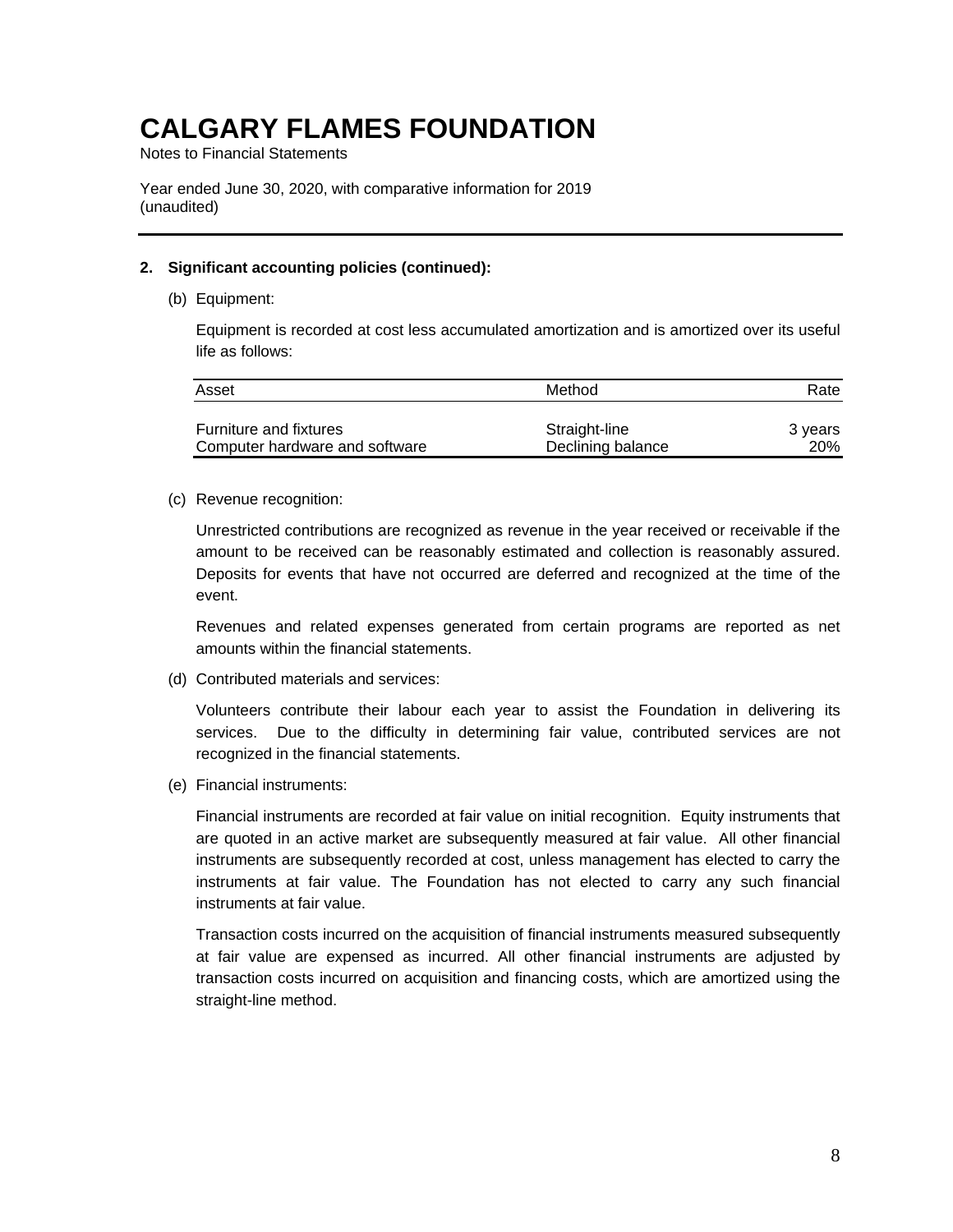Notes to Financial Statements

Year ended June 30, 2020, with comparative information for 2019 (unaudited)

### **2. Significant accounting policies (continued):**

(e) Financial instruments (continued):

Financial assets are assessed for impairment on an annual basis at the end of the fiscal year if there are indicators of impairment. If there is an indicator of impairment, the Foundation determines if there is a significant adverse change in the expected amount of timing of future cash flows from the financial asset. If there is a significant adverse change in the expected cash flows, the carrying value of the financial asset is reduced to the highest of the present value of the expected cash flows, the amount that could be realized from selling the financial asset or the amount the Foundation expects to realize by exercising its right to any collateral. If events and circumstances reverse in a future period, an impairment loss will be reversed to the extent of the improvement, not exceeding the initial carrying value.

(f) Use of estimates:

The preparation of financial statements of the Foundation are in conformity with Canadian accounting standards for not-for-profit organizations which requires management to make estimates and assumptions that affect the reported amount of assets and liabilities at the date of the financial statements and the reported amount of revenues and expenditures during the reporting period. Specific items subject to estimation include amortization and potential impairment of equipment, the provision for uncollectable receivables and accrued liabilities.

These estimates are subject to measurement uncertainty and the effects of changes in these estimates in future periods could be significant.

(g) Changes in accounting policies:

In March 2018, the Accounting Standards Board issued "Basis for Conclusions- Accounting Standards Improvements for Not-for-Profit Organizations" resulting in the introduction of three new handbook sections in the Accounting Standards for Not-for-Profit Organizations Part III of the Handbook as follows:

i. Section 4433, Tangible capital assets held by not-for-profit organizations, which directs organizations to apply the accounting guidance of Section 3061, Property Plant and Equipment in Part II of the Handbook. In so doing, the new section requires that organizations annually assess for partial impairment of tangible capital assets, to be recorded where applicable, as a non-reversible impairment expense. In addition, where practical, to componentize capital assets when estimates can be made of the useful lives of the separate components.

This section is applied on a prospective basis with the exception of the transitional provision to recognize an adjustment to opening net assets for partial impairments of tangible assets that existed as at July 1, 2019.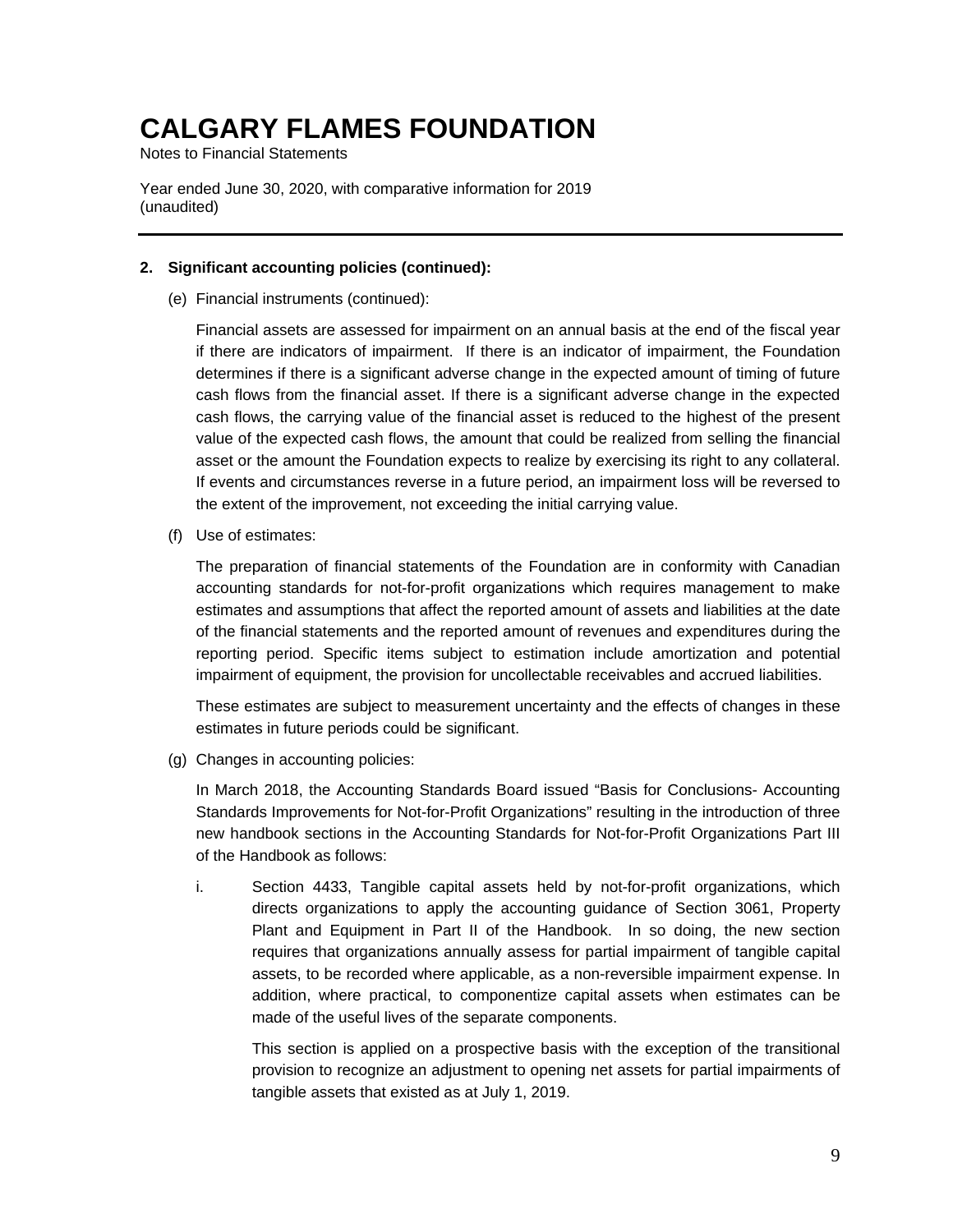Notes to Financial Statements

Year ended June 30, 2020, with comparative information for 2019 (unaudited)

### **2. Significant accounting policies (continued):**

- (g) Changes in accounting policies (continued):
	- ii. Section 4434, Intangible assets held by not-for-profit organizations, which directs organizations to annually assess intangible assets, and where applicable to record an impairment expenses should the net carrying value be higher than the asset's fair value or replacement cost.

This section is applied on a prospective basis with the exception of the transitional provision to recognize an adjustment to opening net assets for partial impairment of intangible assets that existed as at July 1, 2019.

iii. Section 4441, Collections held by not-for-profit organizations, which defines a collection and directs organizations to record such assets on the statement of financial position at either cost or nominal value. It is anticipated that all collections will be accounted for using the same method, with the exception of organizations that opt to account for collections at cost, whereby the cost for certain collections either held or contributed cannot be determined. Such items are to be accounted for at a nominal value. In addition, collections are written down when there is evidence that the net carrying amount exceeds fair value.

Organizations are permitted to retrospectively capitalize collections at their cost or fair value at the date of acquisition, or fair value or replacement cost as at April 1, 2019, based on the most readily determinable value. In addition, an adjustment to opening net assets is permitted to recognize any partial impairment of the value of collections that existed as at July 1, 2019.

The amendments are effective for financial statements for fiscal years beginning on or after January 1, 2019.

The implementation of these changes had no impact on the financial statements.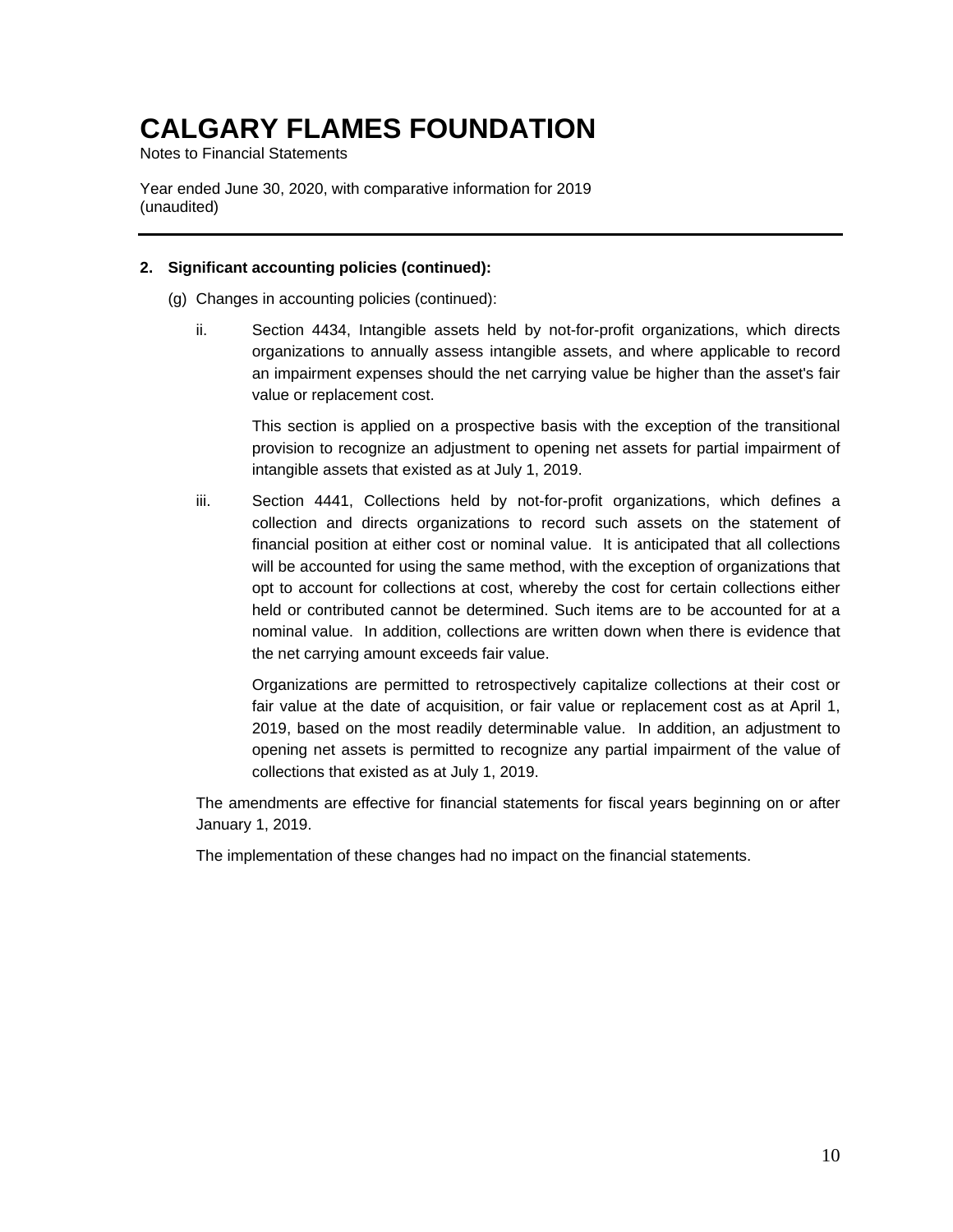Notes to Financial Statements

Year ended June 30, 2020, with comparative information for 2019 (unaudited)

#### **3. Internally restricted funds and unrestricted funds:**

(a) Funds are comprised of cash deposits in a major Canadian bank and redeemable guaranteed investment certificates ("GICs") that may be internally restricted by virtue of donation commitments made by the Foundation.

|                                                            | 2020        | 2019        |
|------------------------------------------------------------|-------------|-------------|
|                                                            |             |             |
| Cash                                                       | \$3,681,769 | \$2,339,531 |
| Guaranteed investment certificates                         | 4,500,000   | 6,500,000   |
| Total funds – restricted and unrestricted                  | 8,181,769   | 8,839,531   |
| Internally restricted funds - current (note 8)             | 1,028,000   | 865,500     |
| Internally restricted funds (note 8)                       | 1,864,000   | 1,874,500   |
|                                                            |             |             |
| Unrestricted funds available for other charitable purposes | \$5,289,769 | \$6,099,531 |

(b) GICs are held with a major Canadian bank. Below are the details of GICs held at June 30, 2020:

| <b>Maturity Date</b>              | Interest Rate  | Amount                 |
|-----------------------------------|----------------|------------------------|
| July 18, 2020<br>January 18, 2021 | 2.60%<br>2.70% | 2,000,000<br>2,500,000 |
|                                   |                | \$4,500,000            |

### **4. Equipment:**

| 2020                                                     |  | Cost              | Accumulated<br>amortization | Net book<br>value |
|----------------------------------------------------------|--|-------------------|-----------------------------|-------------------|
| Computer hardware and software<br>Furniture and fixtures |  | 236,929<br>19,280 | 206,623<br>19,280           | 30,306            |
|                                                          |  | 256,209           | 225,903                     | 30,306            |

| 2019                                                     |  | Cost              | Accumulated<br>amortization | Net book<br>value |
|----------------------------------------------------------|--|-------------------|-----------------------------|-------------------|
| Computer hardware and software<br>Furniture and fixtures |  | 236,929<br>19.280 | 196,500<br>19,280           | 40.429            |
|                                                          |  | 256,209           | 215.780                     | 40,429            |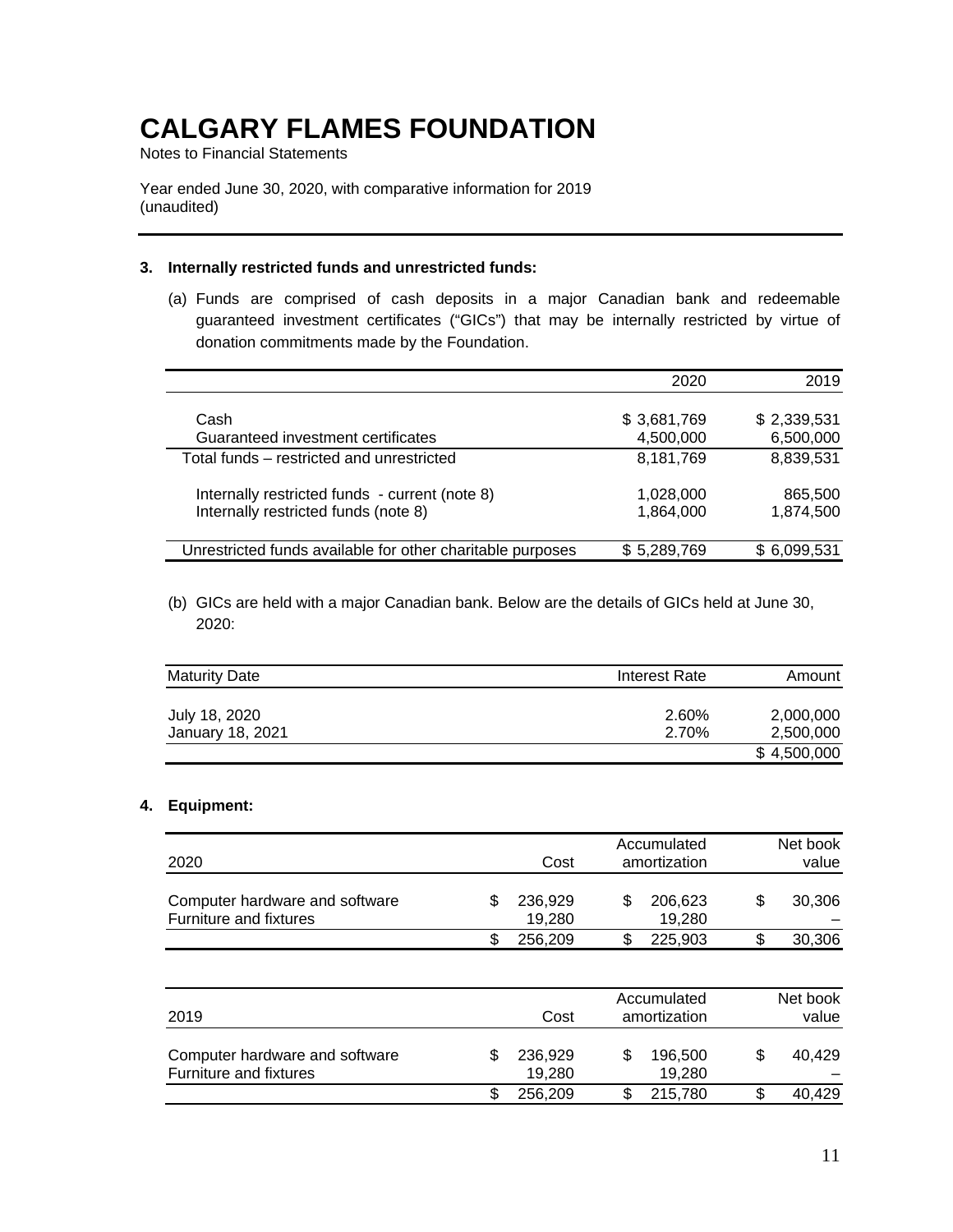Notes to Financial Statements

Year ended June 30, 2020, with comparative information for 2019 (unaudited)

### **5. Changes in non-cash working capital:**

|                                                                                                               | 2020                                      |   | 2019                                        |
|---------------------------------------------------------------------------------------------------------------|-------------------------------------------|---|---------------------------------------------|
| Changes in non-cash working capital:                                                                          |                                           |   |                                             |
| Accounts receivable<br><b>GST</b> recoverable<br>Prepaid expenses<br>Accounts payable and accrued liabilities | \$<br>59,942<br>(723)<br>2,000<br>259,345 | S | (109, 769)<br>3,725<br>(2,000)<br>(302,990) |
|                                                                                                               | 320,564                                   |   | (411.                                       |

#### **6. Related party transactions:**

The Calgary Flames Limited Partnership ("CFLP") exercises significant influence over the Foundation by virtue of the Board members consisting, in part, of CFLP employees and owners. Related party transactions during the year not separately disclosed in the financial statements include reimbursements and purchases of goods and services from CFLP for fundraising events and raffles in the amount of  $$333,913$  (2019 –  $$361,446$ ) as well as payroll expense reimbursements in the amount of \$168,452 (2019 – \$159,570). Accounts receivable includes amounts due from CFLP in the amount of  $$5,337$  (2019 –  $$0$ ). Accounts payable includes amounts due to CFLP in the amount of \$0 (2019 – \$32,445). CFLP provides office space, equipment and support services at no charge to the Foundation including event planning, event ticketing, marketing and creative services, accounting, regulatory compliance, information technology and communications.

These transactions are in the normal course of operations and are measured at the exchange amount, which is the amount of consideration established and agreed to by the related parties.

#### **7. Financial instruments and risk:**

The Foundation has assessed the principal risks assumed with financial instruments. The risks that arise from transacting financial instruments include interest rate risk, liquidity risk, and market (other price) risk. Price risk arises from changes in interest rates, foreign currency exchange rates and market prices.

#### (a) Interest rate risk:

Interest rate risk arises on cash. The Foundation is exposed to interest rate risk due to fluctuations in bank's interest rates.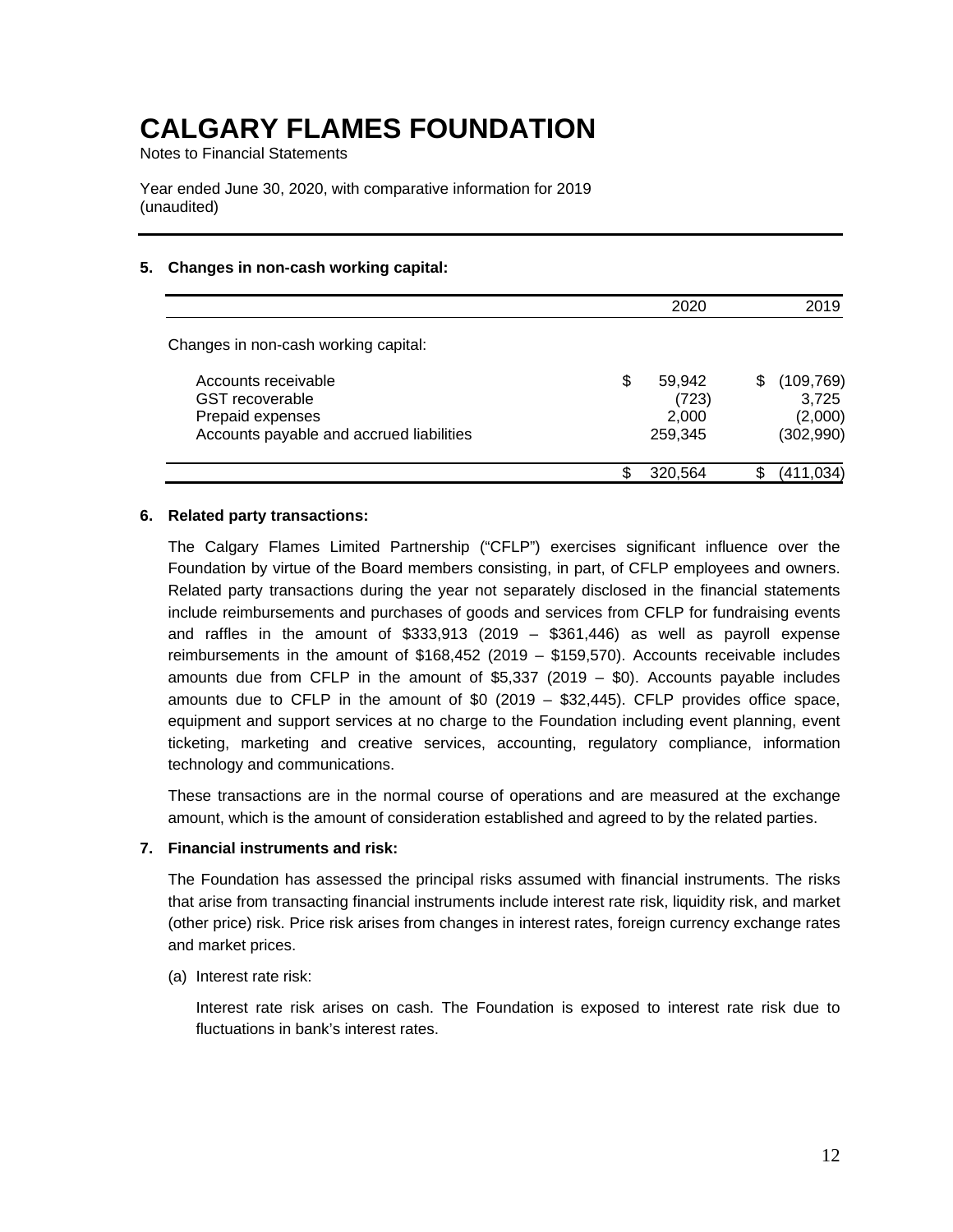Notes to Financial Statements

Year ended June 30, 2020, with comparative information for 2019 (unaudited)

#### **7. Financial instruments and risk (continued):**

(b) Credit risk:

Accounts receivable are subject to minimal liquidity risk as the majority of receivables relate to GST refunds or amounts that have been collected subsequent to year end.

The Foundation is exposed to credit risk on its GICs. The Foundation manages this risk by depositing cash and GICs with large financial institutions.

(c) Market risk:

Market risk is the risk that change in market prices, interest rate levels, indices, liquidity and other market factors will result in losses. The Foundation is not exposed to significant market risk.

(d) Liquidity risk:

Liquidity risk is the risk that the Foundation will be unable to fulfill its obligations on a timely basis or at a reasonable cost. The Foundation manages its liquidity risk by monitoring its operating requirements. The Foundation does not believe this is a significant risk. See the introductory comments on page one of the notes to the financial statements for additional comments on liquidity risk.

There have been no changes to the risk exposures from June 30, 2019.

#### **8. Donation commitments and internally restricted net assets:**

The Foundation has an internally restricted reserve fund which is made up of donation commitments for future periods that the Foundation has entered into. The commitments are as follows:

|                                                                 | 2020-2021   |      | 2021-2022 |     | 2022-2023 | 2023-2024 | 2024-2025 |         |     | Total     |
|-----------------------------------------------------------------|-------------|------|-----------|-----|-----------|-----------|-----------|---------|-----|-----------|
| The Parks Foundation, Calgary \$<br>Alberta Children's Hospital | 300,000     | - \$ |           | \$. |           |           | \$        |         | \$  | 300,000   |
| Foundation                                                      | 200,000     |      | 200,000   |     |           |           |           |         |     | 400,000   |
| Kidsport Calgary - Flames                                       |             |      |           |     |           |           |           |         |     |           |
| EvenStrength Program                                            | 150,000     |      | 150.000   |     | 150,000   | 150,000   |           |         |     | 600,000   |
| <b>Flames Sports Bank</b>                                       | 100.000     |      | 100,000   |     | 100,000   | 100,000   |           | 100,000 |     | 500,000   |
| Kids Cancer Care Foundation                                     | 75.000      |      |           |     |           |           |           |         |     | 75,000    |
| <b>HEROS</b>                                                    | 65,000      |      | 65,000    |     | 65,000    |           |           |         |     | 195,000   |
| Kidsport Calgary- Community                                     |             |      |           |     |           |           |           |         |     |           |
| League                                                          | 50.000      |      | 50,000    |     |           |           |           |         |     | 100,000   |
| <b>Hockey Alberta Foundation</b>                                | 40,000      |      | 40,000    |     | 40,000    |           |           |         |     | 120,000   |
| <b>Impact Society</b>                                           | 30,000      |      |           |     |           |           |           |         |     | 30,000    |
| Post-Secondary Scholarships                                     | 18,000      |      | 18,000    |     | 18,000    | 18,000    |           |         |     | 72,000    |
| YMCA Calgary - Grade 6 Program                                  |             |      | 250,000   |     | 250,000   |           |           |         |     | 500,000   |
|                                                                 | \$1,028,000 | S    | 873.000   | S   | 623,000   | 268,000   | \$        | 100.000 | \$. | 2,892,000 |